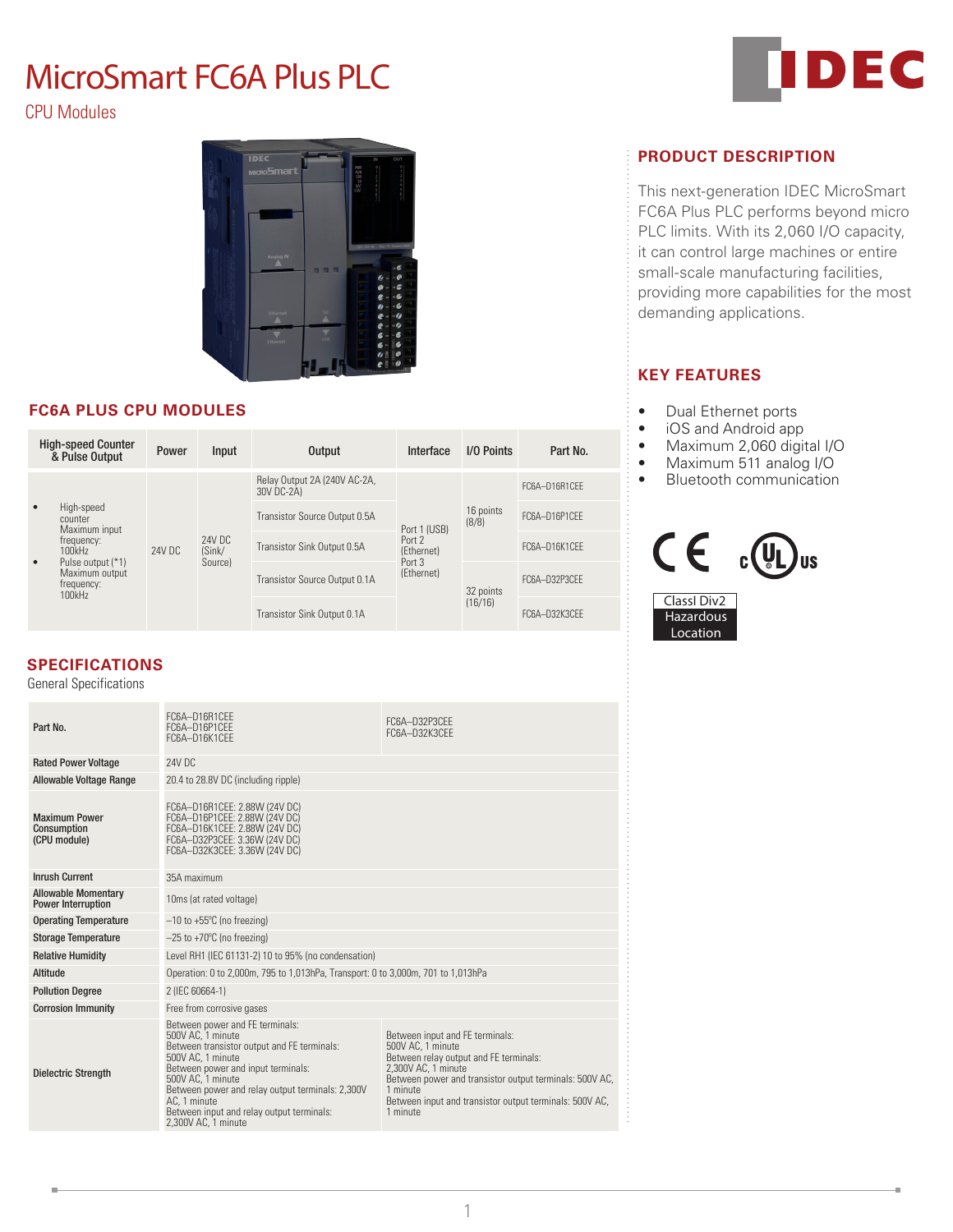#### **GENERAL SPECIFICATIONS (CON'T)**

| <b>Insulation Resistance</b> | Between power and FE terminals:<br>100MΩ or higher (500V DC megger)<br>Between transistor output and FE terminals:<br>$100\text{M}\Omega$ or higher (500V DC megger)<br>Between power and input terminals:<br>$100\text{M}\Omega$ or higher (500V DC megger)<br>Between power and relay output terminals: 100 MQ<br>or higher (500V DC megger)<br>Between input and relay output terminals:<br>100MΩ or higher (500V DC megger) | Between input and FE terminals:<br>100 $M\Omega$ or higher (500V DC megger)<br>Between relay output and FE terminals:<br>100 $M\Omega$ or higher (500V DC megger)<br>Between power and transistor output terminals:<br>100 M $\Omega$ or higher (500V DC megger)<br>Between input and transistor output terminals:<br>100 $M\Omega$ or higher (500V DC megger) |  |  |
|------------------------------|---------------------------------------------------------------------------------------------------------------------------------------------------------------------------------------------------------------------------------------------------------------------------------------------------------------------------------------------------------------------------------------------------------------------------------|----------------------------------------------------------------------------------------------------------------------------------------------------------------------------------------------------------------------------------------------------------------------------------------------------------------------------------------------------------------|--|--|
| Noise Resistance             | AC/DC power terminals: 1kV, 50ns to 1µs<br>I/O terminals (coupling clamp): 1.5kV, 50ns to 1µs coupling adapter                                                                                                                                                                                                                                                                                                                  |                                                                                                                                                                                                                                                                                                                                                                |  |  |
| <b>Vibration Resistance</b>  | 5 to 8.4Hz amplitude 3.5mm<br>8.4 to 150Hz acceleration 9.8m/s <sup>2</sup> (1G), 2 hours per axis on each of three mutually perpendicular axes<br>(IEC 61131-2)                                                                                                                                                                                                                                                                |                                                                                                                                                                                                                                                                                                                                                                |  |  |
| <b>Shock Resistance</b>      | $147m/s2$ (15G), 11ms duration, 3 shocks per axis on three mutually perpendicular axes                                                                                                                                                                                                                                                                                                                                          |                                                                                                                                                                                                                                                                                                                                                                |  |  |
| <b>Degree of Protection</b>  | IP20 (IEC 60529)                                                                                                                                                                                                                                                                                                                                                                                                                |                                                                                                                                                                                                                                                                                                                                                                |  |  |
| <b>Power Supply Wire</b>     | UL1007 AWG24-16, UL2464 AWG24-16, UL1015 AWG20-16                                                                                                                                                                                                                                                                                                                                                                               |                                                                                                                                                                                                                                                                                                                                                                |  |  |
| <b>Grounding Wire</b>        | UL1007 AWG16                                                                                                                                                                                                                                                                                                                                                                                                                    |                                                                                                                                                                                                                                                                                                                                                                |  |  |
| Ground                       | D-type ground (Class 3 ground)                                                                                                                                                                                                                                                                                                                                                                                                  |                                                                                                                                                                                                                                                                                                                                                                |  |  |
| <b>Mounting</b>              | DIN rail or panel mounting                                                                                                                                                                                                                                                                                                                                                                                                      |                                                                                                                                                                                                                                                                                                                                                                |  |  |
| Weight (approx.)             | FC6A-D16R1CEE: 290g<br>FC6A-D16P1CEE: 275q<br>FC6A-D16K1CEE: 275g                                                                                                                                                                                                                                                                                                                                                               | FC6A-D32P3CEE: 255q<br>FC6A-D32K3CEE: 255q                                                                                                                                                                                                                                                                                                                     |  |  |

# **FUNCTION SPECIFICATIONS**

| <b>Control System</b><br>Stored program system<br><b>Basic</b><br>42<br><b>Instruction Words</b><br>Advanced<br>130<br>Program Capacity (*1)<br>800KB (100,000 steps)<br>User Program Storage<br>Serial Flash Memory (100,000 times rewritable)<br><b>Basic Instruction</b><br>$21\mu s/1,000$ steps<br><b>Processing Time</b><br>END Processing (*2)<br>1ms maximum<br>Input<br>8 points<br>16 points<br>I/O Points<br><b>Output</b><br>8 points<br>16 points<br><b>Expandable Modules</b><br>7 modules (*3)<br><b>Expandable I/O Points with Expansion Modules</b><br>224 points<br>Expandable Modules with Unibody Type Expansion<br>8 modules<br><b>Modules</b><br>Expandable I/O Points with Unibody Type Expansion<br>256 points<br><b>Modules</b><br><b>Expandable Modules with Separate Type Expansion</b><br>63 modules (separate type master: 1 module maximum, separate type slave: 10<br>modules maximum)<br>Modules (*5)<br>Expandable I/O Points with Separate Type Expansion<br>2,016 points<br>Modules (*5)<br><b>Internal Relay</b><br>15,400 points<br><b>Special Internal Relay</b><br>1,600 points<br><b>Shift Register</b><br>256 points<br>Data Register<br>60,000 points<br>Non-Retentive Data Register<br>200,000 points<br>900 points<br><b>Special Data Register</b><br>Counter<br>512 points<br>Timer (1ms, 10ms, 100ms, 1s)<br>2,000 points<br>Clock accuracy: $\pm 30$ sec/month (typical) at 25 $\degree$ C<br><b>Clock</b><br>Internal relay, shift register, counter, data register, timer, special data register,<br>Backup Data<br>special internal relay, clock data<br><b>Battery</b><br>Lithium primary battery (BR2032)<br><b>RAM Backup</b><br><b>Battery Life</b><br>Approx. 4 years<br>Possible<br>Replaceability<br>Keep data, user program sum check (serial flash memory), user program sum check<br>(RAM), timer/counter preset value sum check, user program syntax check, user<br><b>Self-diagnostic Function</b><br>program execution check, WDT check,<br>user program write check, power failure, clock error, data ink connection check, I/O<br>bus initialization check<br>0 ms (without filter), 3 to 15ms (selectable in increments of 1ms)<br><b>Input Filter</b><br>114, 115, 116, 117: 3ms<br>Six inputs<br>Catch Input/Interrupt Input<br>10, 11, 13, 14, 16, 17 (Minimum turn on pulse width: 5µs max./Minimum turn off pulse<br>width: 5µs max.) | Part No. |  | FC6A-D16R1CEE<br>FC6A-D16P1CEE (*4)<br>FC6A-D16K1CEE (*4) | FC6A-D32P3CEE (*4)<br>FC6A-D32K3CEE (*4) |  |
|--------------------------------------------------------------------------------------------------------------------------------------------------------------------------------------------------------------------------------------------------------------------------------------------------------------------------------------------------------------------------------------------------------------------------------------------------------------------------------------------------------------------------------------------------------------------------------------------------------------------------------------------------------------------------------------------------------------------------------------------------------------------------------------------------------------------------------------------------------------------------------------------------------------------------------------------------------------------------------------------------------------------------------------------------------------------------------------------------------------------------------------------------------------------------------------------------------------------------------------------------------------------------------------------------------------------------------------------------------------------------------------------------------------------------------------------------------------------------------------------------------------------------------------------------------------------------------------------------------------------------------------------------------------------------------------------------------------------------------------------------------------------------------------------------------------------------------------------------------------------------------------------------------------------------------------------------------------------------------------------------------------------------------------------------------------------------------------------------------------------------------------------------------------------------------------------------------------------------------------------------------------------------------------------------------------------------------------------------------------------------------------------------------------|----------|--|-----------------------------------------------------------|------------------------------------------|--|
|                                                                                                                                                                                                                                                                                                                                                                                                                                                                                                                                                                                                                                                                                                                                                                                                                                                                                                                                                                                                                                                                                                                                                                                                                                                                                                                                                                                                                                                                                                                                                                                                                                                                                                                                                                                                                                                                                                                                                                                                                                                                                                                                                                                                                                                                                                                                                                                                              |          |  |                                                           |                                          |  |
|                                                                                                                                                                                                                                                                                                                                                                                                                                                                                                                                                                                                                                                                                                                                                                                                                                                                                                                                                                                                                                                                                                                                                                                                                                                                                                                                                                                                                                                                                                                                                                                                                                                                                                                                                                                                                                                                                                                                                                                                                                                                                                                                                                                                                                                                                                                                                                                                              |          |  |                                                           |                                          |  |
|                                                                                                                                                                                                                                                                                                                                                                                                                                                                                                                                                                                                                                                                                                                                                                                                                                                                                                                                                                                                                                                                                                                                                                                                                                                                                                                                                                                                                                                                                                                                                                                                                                                                                                                                                                                                                                                                                                                                                                                                                                                                                                                                                                                                                                                                                                                                                                                                              |          |  |                                                           |                                          |  |
|                                                                                                                                                                                                                                                                                                                                                                                                                                                                                                                                                                                                                                                                                                                                                                                                                                                                                                                                                                                                                                                                                                                                                                                                                                                                                                                                                                                                                                                                                                                                                                                                                                                                                                                                                                                                                                                                                                                                                                                                                                                                                                                                                                                                                                                                                                                                                                                                              |          |  |                                                           |                                          |  |
|                                                                                                                                                                                                                                                                                                                                                                                                                                                                                                                                                                                                                                                                                                                                                                                                                                                                                                                                                                                                                                                                                                                                                                                                                                                                                                                                                                                                                                                                                                                                                                                                                                                                                                                                                                                                                                                                                                                                                                                                                                                                                                                                                                                                                                                                                                                                                                                                              |          |  |                                                           |                                          |  |
|                                                                                                                                                                                                                                                                                                                                                                                                                                                                                                                                                                                                                                                                                                                                                                                                                                                                                                                                                                                                                                                                                                                                                                                                                                                                                                                                                                                                                                                                                                                                                                                                                                                                                                                                                                                                                                                                                                                                                                                                                                                                                                                                                                                                                                                                                                                                                                                                              |          |  |                                                           |                                          |  |
|                                                                                                                                                                                                                                                                                                                                                                                                                                                                                                                                                                                                                                                                                                                                                                                                                                                                                                                                                                                                                                                                                                                                                                                                                                                                                                                                                                                                                                                                                                                                                                                                                                                                                                                                                                                                                                                                                                                                                                                                                                                                                                                                                                                                                                                                                                                                                                                                              |          |  |                                                           |                                          |  |
|                                                                                                                                                                                                                                                                                                                                                                                                                                                                                                                                                                                                                                                                                                                                                                                                                                                                                                                                                                                                                                                                                                                                                                                                                                                                                                                                                                                                                                                                                                                                                                                                                                                                                                                                                                                                                                                                                                                                                                                                                                                                                                                                                                                                                                                                                                                                                                                                              |          |  |                                                           |                                          |  |
|                                                                                                                                                                                                                                                                                                                                                                                                                                                                                                                                                                                                                                                                                                                                                                                                                                                                                                                                                                                                                                                                                                                                                                                                                                                                                                                                                                                                                                                                                                                                                                                                                                                                                                                                                                                                                                                                                                                                                                                                                                                                                                                                                                                                                                                                                                                                                                                                              |          |  |                                                           |                                          |  |
|                                                                                                                                                                                                                                                                                                                                                                                                                                                                                                                                                                                                                                                                                                                                                                                                                                                                                                                                                                                                                                                                                                                                                                                                                                                                                                                                                                                                                                                                                                                                                                                                                                                                                                                                                                                                                                                                                                                                                                                                                                                                                                                                                                                                                                                                                                                                                                                                              |          |  |                                                           |                                          |  |
|                                                                                                                                                                                                                                                                                                                                                                                                                                                                                                                                                                                                                                                                                                                                                                                                                                                                                                                                                                                                                                                                                                                                                                                                                                                                                                                                                                                                                                                                                                                                                                                                                                                                                                                                                                                                                                                                                                                                                                                                                                                                                                                                                                                                                                                                                                                                                                                                              |          |  |                                                           |                                          |  |
|                                                                                                                                                                                                                                                                                                                                                                                                                                                                                                                                                                                                                                                                                                                                                                                                                                                                                                                                                                                                                                                                                                                                                                                                                                                                                                                                                                                                                                                                                                                                                                                                                                                                                                                                                                                                                                                                                                                                                                                                                                                                                                                                                                                                                                                                                                                                                                                                              |          |  |                                                           |                                          |  |
|                                                                                                                                                                                                                                                                                                                                                                                                                                                                                                                                                                                                                                                                                                                                                                                                                                                                                                                                                                                                                                                                                                                                                                                                                                                                                                                                                                                                                                                                                                                                                                                                                                                                                                                                                                                                                                                                                                                                                                                                                                                                                                                                                                                                                                                                                                                                                                                                              |          |  |                                                           |                                          |  |
|                                                                                                                                                                                                                                                                                                                                                                                                                                                                                                                                                                                                                                                                                                                                                                                                                                                                                                                                                                                                                                                                                                                                                                                                                                                                                                                                                                                                                                                                                                                                                                                                                                                                                                                                                                                                                                                                                                                                                                                                                                                                                                                                                                                                                                                                                                                                                                                                              |          |  |                                                           |                                          |  |
|                                                                                                                                                                                                                                                                                                                                                                                                                                                                                                                                                                                                                                                                                                                                                                                                                                                                                                                                                                                                                                                                                                                                                                                                                                                                                                                                                                                                                                                                                                                                                                                                                                                                                                                                                                                                                                                                                                                                                                                                                                                                                                                                                                                                                                                                                                                                                                                                              |          |  |                                                           |                                          |  |
|                                                                                                                                                                                                                                                                                                                                                                                                                                                                                                                                                                                                                                                                                                                                                                                                                                                                                                                                                                                                                                                                                                                                                                                                                                                                                                                                                                                                                                                                                                                                                                                                                                                                                                                                                                                                                                                                                                                                                                                                                                                                                                                                                                                                                                                                                                                                                                                                              |          |  |                                                           |                                          |  |
|                                                                                                                                                                                                                                                                                                                                                                                                                                                                                                                                                                                                                                                                                                                                                                                                                                                                                                                                                                                                                                                                                                                                                                                                                                                                                                                                                                                                                                                                                                                                                                                                                                                                                                                                                                                                                                                                                                                                                                                                                                                                                                                                                                                                                                                                                                                                                                                                              |          |  |                                                           |                                          |  |
|                                                                                                                                                                                                                                                                                                                                                                                                                                                                                                                                                                                                                                                                                                                                                                                                                                                                                                                                                                                                                                                                                                                                                                                                                                                                                                                                                                                                                                                                                                                                                                                                                                                                                                                                                                                                                                                                                                                                                                                                                                                                                                                                                                                                                                                                                                                                                                                                              |          |  |                                                           |                                          |  |
|                                                                                                                                                                                                                                                                                                                                                                                                                                                                                                                                                                                                                                                                                                                                                                                                                                                                                                                                                                                                                                                                                                                                                                                                                                                                                                                                                                                                                                                                                                                                                                                                                                                                                                                                                                                                                                                                                                                                                                                                                                                                                                                                                                                                                                                                                                                                                                                                              |          |  |                                                           |                                          |  |
|                                                                                                                                                                                                                                                                                                                                                                                                                                                                                                                                                                                                                                                                                                                                                                                                                                                                                                                                                                                                                                                                                                                                                                                                                                                                                                                                                                                                                                                                                                                                                                                                                                                                                                                                                                                                                                                                                                                                                                                                                                                                                                                                                                                                                                                                                                                                                                                                              |          |  |                                                           |                                          |  |
|                                                                                                                                                                                                                                                                                                                                                                                                                                                                                                                                                                                                                                                                                                                                                                                                                                                                                                                                                                                                                                                                                                                                                                                                                                                                                                                                                                                                                                                                                                                                                                                                                                                                                                                                                                                                                                                                                                                                                                                                                                                                                                                                                                                                                                                                                                                                                                                                              |          |  |                                                           |                                          |  |
|                                                                                                                                                                                                                                                                                                                                                                                                                                                                                                                                                                                                                                                                                                                                                                                                                                                                                                                                                                                                                                                                                                                                                                                                                                                                                                                                                                                                                                                                                                                                                                                                                                                                                                                                                                                                                                                                                                                                                                                                                                                                                                                                                                                                                                                                                                                                                                                                              |          |  |                                                           |                                          |  |
|                                                                                                                                                                                                                                                                                                                                                                                                                                                                                                                                                                                                                                                                                                                                                                                                                                                                                                                                                                                                                                                                                                                                                                                                                                                                                                                                                                                                                                                                                                                                                                                                                                                                                                                                                                                                                                                                                                                                                                                                                                                                                                                                                                                                                                                                                                                                                                                                              |          |  |                                                           |                                          |  |
|                                                                                                                                                                                                                                                                                                                                                                                                                                                                                                                                                                                                                                                                                                                                                                                                                                                                                                                                                                                                                                                                                                                                                                                                                                                                                                                                                                                                                                                                                                                                                                                                                                                                                                                                                                                                                                                                                                                                                                                                                                                                                                                                                                                                                                                                                                                                                                                                              |          |  |                                                           |                                          |  |
|                                                                                                                                                                                                                                                                                                                                                                                                                                                                                                                                                                                                                                                                                                                                                                                                                                                                                                                                                                                                                                                                                                                                                                                                                                                                                                                                                                                                                                                                                                                                                                                                                                                                                                                                                                                                                                                                                                                                                                                                                                                                                                                                                                                                                                                                                                                                                                                                              |          |  |                                                           |                                          |  |
|                                                                                                                                                                                                                                                                                                                                                                                                                                                                                                                                                                                                                                                                                                                                                                                                                                                                                                                                                                                                                                                                                                                                                                                                                                                                                                                                                                                                                                                                                                                                                                                                                                                                                                                                                                                                                                                                                                                                                                                                                                                                                                                                                                                                                                                                                                                                                                                                              |          |  |                                                           |                                          |  |
|                                                                                                                                                                                                                                                                                                                                                                                                                                                                                                                                                                                                                                                                                                                                                                                                                                                                                                                                                                                                                                                                                                                                                                                                                                                                                                                                                                                                                                                                                                                                                                                                                                                                                                                                                                                                                                                                                                                                                                                                                                                                                                                                                                                                                                                                                                                                                                                                              |          |  |                                                           |                                          |  |
|                                                                                                                                                                                                                                                                                                                                                                                                                                                                                                                                                                                                                                                                                                                                                                                                                                                                                                                                                                                                                                                                                                                                                                                                                                                                                                                                                                                                                                                                                                                                                                                                                                                                                                                                                                                                                                                                                                                                                                                                                                                                                                                                                                                                                                                                                                                                                                                                              |          |  |                                                           |                                          |  |
|                                                                                                                                                                                                                                                                                                                                                                                                                                                                                                                                                                                                                                                                                                                                                                                                                                                                                                                                                                                                                                                                                                                                                                                                                                                                                                                                                                                                                                                                                                                                                                                                                                                                                                                                                                                                                                                                                                                                                                                                                                                                                                                                                                                                                                                                                                                                                                                                              |          |  |                                                           |                                          |  |
|                                                                                                                                                                                                                                                                                                                                                                                                                                                                                                                                                                                                                                                                                                                                                                                                                                                                                                                                                                                                                                                                                                                                                                                                                                                                                                                                                                                                                                                                                                                                                                                                                                                                                                                                                                                                                                                                                                                                                                                                                                                                                                                                                                                                                                                                                                                                                                                                              |          |  |                                                           |                                          |  |
|                                                                                                                                                                                                                                                                                                                                                                                                                                                                                                                                                                                                                                                                                                                                                                                                                                                                                                                                                                                                                                                                                                                                                                                                                                                                                                                                                                                                                                                                                                                                                                                                                                                                                                                                                                                                                                                                                                                                                                                                                                                                                                                                                                                                                                                                                                                                                                                                              |          |  |                                                           |                                          |  |

#### **USB PORT SPECIFICATIONS**

| USB Type                      | USB mini-B                                |
|-------------------------------|-------------------------------------------|
| <b>USB Standard</b>           | USB 2.0                                   |
| <b>Isolation</b>              | Not isolated from the internal<br>circuit |
| <b>Communication Function</b> | Maintenance communication to<br>Pſ.       |

# **ETHERNET PORT 1 SPECIFICATIONS**

| <b>Communication Type</b>        | IEEE802.3 compliant                                                                                                                                                                      |
|----------------------------------|------------------------------------------------------------------------------------------------------------------------------------------------------------------------------------------|
| <b>Communication Speed</b>       | 10BASE-T, 100BASE-TX                                                                                                                                                                     |
| Connector                        | R.J45                                                                                                                                                                                    |
| Cable                            | CAT.5STP                                                                                                                                                                                 |
| Maximum Cable Length             | 100m                                                                                                                                                                                     |
| <b>Isolation</b>                 | Pulse trans isolation                                                                                                                                                                    |
| Communication<br><b>Function</b> | Maintenance communication (server),<br>user communication (server/client),<br>user communication UDP. Modbus TCP<br>(server/client), Email, Web Server, PING,<br>SNTP. FTP server/client |

# **ETHERNET PORT 2 SPECIFICATIONS**

| <b>Communication Type</b>     | IEEE802.3 compliant                                                                                                                       |
|-------------------------------|-------------------------------------------------------------------------------------------------------------------------------------------|
| <b>Communication Speed</b>    | 10BASE-T, 100BASE-TX                                                                                                                      |
| Connector                     | R.J45                                                                                                                                     |
| Cable                         | CAT.5STP                                                                                                                                  |
| <b>Maximum Cable Length</b>   | 100 <sub>m</sub>                                                                                                                          |
| <b>Isolation</b>              | Pulse trans isolation                                                                                                                     |
| <b>Communication Function</b> | Maintenance communication (server),<br>user communication (server/client),<br>user communication UDP, Modbus<br>TCP (server/client), PING |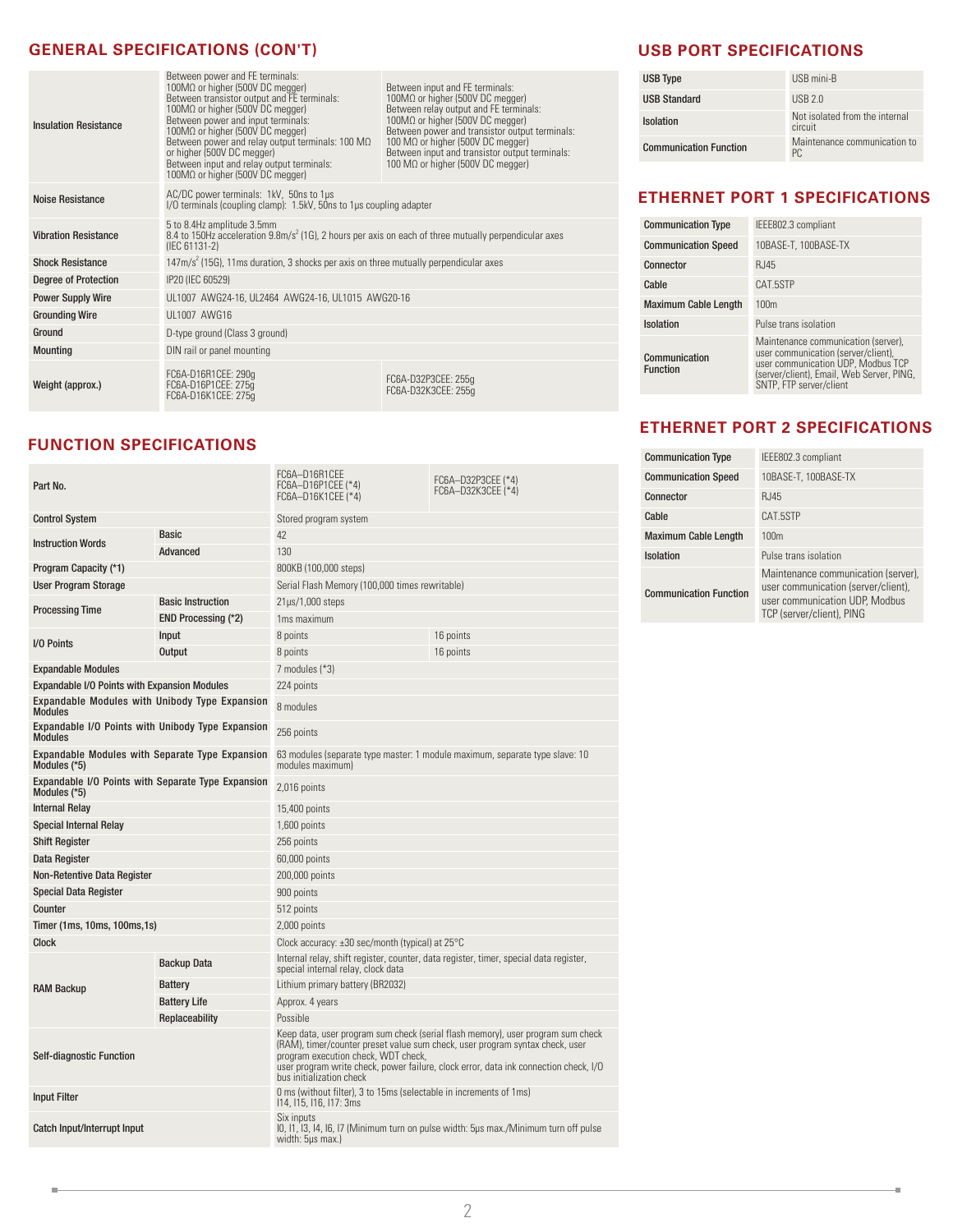### **FUNCTION SPECIFICATIONS (CON'T)**

| <b>High-speed Counter</b>          | <b>Maximum Counting</b><br><b>Frequency and High-</b><br>speed Counter Points | Total 6 points Single/two-phase selectable: 100kHz (single-phase: 6 points, two-phase: 3 points)                                                                                                      |
|------------------------------------|-------------------------------------------------------------------------------|-------------------------------------------------------------------------------------------------------------------------------------------------------------------------------------------------------|
|                                    | <b>Counting Range</b>                                                         | 0 to 4,294,967,295 (32 bits)                                                                                                                                                                          |
|                                    | <b>Operation Mode</b>                                                         | Rotary encoder mode, adding counter mode, frequency measurement mode                                                                                                                                  |
| <b>Analog Potentiometer</b>        | Quantity                                                                      | 1 point                                                                                                                                                                                               |
|                                    | Data Range                                                                    | 0 to 1,000                                                                                                                                                                                            |
|                                    | Quantity                                                                      | 1 point                                                                                                                                                                                               |
| Analog Voltage Input               | <b>Input Voltage Range</b>                                                    | 0 to 10V                                                                                                                                                                                              |
|                                    | Input Impedance                                                               | Approx. $100K\Omega$                                                                                                                                                                                  |
|                                    | <b>Digital Resolution</b>                                                     | Approx. 4,000 steps (12 bits)                                                                                                                                                                         |
|                                    | Quantity                                                                      | 4 points                                                                                                                                                                                              |
| <b>Pulse Output</b>                | <b>Maximum Output Pulse</b><br>Frequency                                      | Q0, Q2, Q4, Q6: 100kHz                                                                                                                                                                                |
| (transistor output model)<br>only) | <b>Reversible Control</b>                                                     | Single-pulse output mode: 4 axis (00-07), Dual-pulse output mode: 4 axis (00-07)                                                                                                                      |
|                                    | <b>PWM Output</b>                                                             | Duty cycle 0.1 to 100.0% (increments of 0.1%), Output pulse frequency 15 to 5,000 Hz (increments of 1 Hz): 4 points (Q0, Q2, Q4, Q6) (Adjust 5µs minimum as ON<br>time and 15µs minimum as OFF time.) |
| <b>USB Port</b>                    |                                                                               | USB mini-B (maintenance communication)                                                                                                                                                                |
| <b>Ethernet Port 1</b>             |                                                                               | Maintenance communication (server), user communication TCP (server/client),<br>user communication UDP, Modbus TCP (server/client), Email, Web Server, PING, SNTP, FTP server/client                   |
| <b>Ethernet Port 2</b>             |                                                                               | Maintenance communication (server), user communication TCP (server/client), user communication UDP, Modbus TCP (server/client), PING                                                                  |
| Cartridge (option)                 |                                                                               | Two cartridges can be added (when using FC6A-HPH1)/One cartridge can be added (when using FC6A-PH1)                                                                                                   |
| <b>SD Card Slot</b>                |                                                                               | Embedded                                                                                                                                                                                              |
| <b>HMI Module (option)</b>         |                                                                               | Yes                                                                                                                                                                                                   |
|                                    |                                                                               |                                                                                                                                                                                                       |

\*1: 1 step equals 8 bytes.<br>\*2: Not including expansion I/O service time, counter timer processing time, data link processing time, and interrupt processing time.<br>\*3: A maximum of 5 modules can be connected when using the e

#### **INPUT SPECIFICATIONS**

| Part No.                                   |                             | FC6A-D16R1CEE<br>FC6A-D16P1CEE<br>FC6A-D16K1CFF                                                                                                                                                     |                                                                                    | FC6A-D32P3CEE<br>FC6A-D32K3CFF |  |
|--------------------------------------------|-----------------------------|-----------------------------------------------------------------------------------------------------------------------------------------------------------------------------------------------------|------------------------------------------------------------------------------------|--------------------------------|--|
| <b>Input Points</b>                        |                             | 8 (8/1 common)                                                                                                                                                                                      |                                                                                    | 16 (16/1 common)               |  |
| <b>Rated Input Voltage</b>                 |                             |                                                                                                                                                                                                     | 24V DC: 24V DC sink/source input signal                                            |                                |  |
| <b>Input Voltage Range</b>                 |                             | 0 to 28.8V DC                                                                                                                                                                                       |                                                                                    |                                |  |
| <b>Rated Input Current</b>                 |                             |                                                                                                                                                                                                     | High speed input port 5mA/pt, middle/normal speed input port 7mA/pt                |                                |  |
| Input Impedance                            |                             |                                                                                                                                                                                                     | High speed input port $4.9k\Omega$ , middle/normal speed input port: 3.4k $\Omega$ |                                |  |
| <b>Input Delay</b>                         | <b>Turn ON Time</b>         | High speed input port:<br>Middle speed input port:<br>Normal speed input port:                                                                                                                      | $5\mu s$ + filter value<br>$35\mu s$ + filter value<br>$35\mu s$ + filter value    |                                |  |
|                                            | <b>Turn OFF Time</b>        | High speed input port:<br>Middle speed input port:<br>Normal speed input port:                                                                                                                      | $5us + filter value$<br>$35us + filter value$<br>100us + filter value              |                                |  |
| <b>Isolation</b>                           |                             | Not isolated<br>Between input terminals:<br>Internal circuit:<br>Optocoupler-isolated                                                                                                               |                                                                                    |                                |  |
| <b>Input Type</b>                          |                             | Type1 (IEC 61131-2)                                                                                                                                                                                 |                                                                                    |                                |  |
| External Load for I/O Interconnection      |                             | Not needed                                                                                                                                                                                          |                                                                                    |                                |  |
| <b>Signal Determination Method</b>         |                             | <b>Static</b>                                                                                                                                                                                       |                                                                                    |                                |  |
| <b>Effect of Improper Input Connection</b> |                             | Both sinking and sourcing input signals can be connected, therefore reverse connection does not cause damage.<br>If any input exceeding the rated value is applied, permanent damage may be caused. |                                                                                    |                                |  |
| <b>Cable Length</b>                        |                             | 3m in compliance with electromagnetic immunity                                                                                                                                                      |                                                                                    |                                |  |
|                                            | <b>Insertion Durability</b> | 100 times minimum                                                                                                                                                                                   |                                                                                    |                                |  |
| Connector                                  | <b>Applicable Ferrule</b>   | 1-wire: AI 0.5-8 WH (Phoenix Contact)<br>2-wire: AI-TWIN 2×0.5-8 WH (Phoenix Contact)                                                                                                               |                                                                                    |                                |  |

#### **RELAY OUTPUT SPECIFICATIONS**

| Part No.                          |                  | FC6A-D16R1CEE               |
|-----------------------------------|------------------|-----------------------------|
| <b>Relay Output Points</b>        |                  | 8                           |
| Output Points per Common COM1     |                  | 4                           |
| Line                              | COM <sub>2</sub> | $\overline{4}$              |
| Output Type                       |                  | <b>1NO</b>                  |
|                                   | Per Point        | 2A                          |
| <b>Maximum Load Current</b>       | Per Common       | COM1: 7A<br>COM2: 7A        |
| <b>Minimum Switching Load</b>     |                  | 1mA/5V DC (reference value) |
| <b>Initial Contact Resistance</b> |                  | $30 \text{m}\Omega$ maximum |

i.